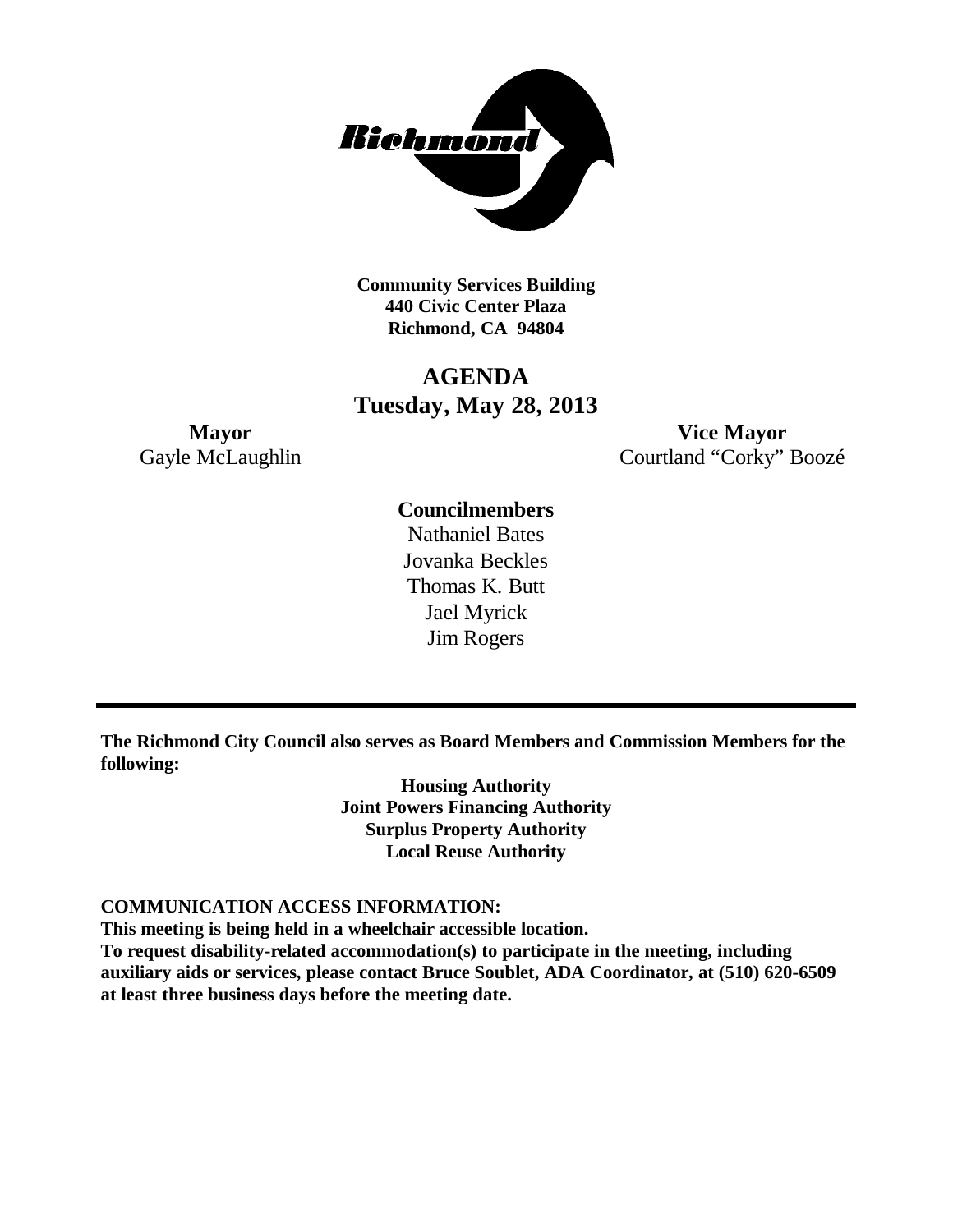# **MEETING PROCEDURES**

The City of Richmond encourages community participation at its City Council meetings and has established procedures that are intended to accommodate public input in a timely and time-sensitive way. As a courtesy to all members of the public who wish to participate in City Council meetings, please observe the following procedures:

**PUBLIC COMMENT ON AGENDA ITEMS:** Anyone who desires to address the City Council on items appearing on the agenda must complete and file a pink speaker's card with the City Clerk **prior** to the City Council's consideration of the item. Once the City Clerk has announced the item and discussion has commenced, no person shall be permitted to speak on the item other than those persons who have submitted their names to the City Clerk. Your name will be called when the item is announced for discussion. **Each speaker will be allowed TWO (2) MINUTES to address the City Council on NON-PUBLIC HEARING items listed on the agenda.**

**OPEN FORUM FOR PUBLIC COMMENT:** Individuals who would like to address the City Council on matters not listed on the agenda or on **Presentations, Proclamations and Commendations, Report from the City Attorney, or Reports of Officers** may do so under Open Forum. All speakers must complete and file a pink speaker's card with the City Clerk **prior** to the commencement of Open Forum. **The amount of time allotted to individual speakers shall be determined based on the number of persons requesting to speak during this item. The time allocation for each speaker will be as follows: 15 or fewer speakers, a maximum of 2 minutes; 16 to 24 speakers, a maximum of 1 and one-half minutes; and 25 or more speakers, a maximum of 1 minute.**

#### **SPEAKERS ARE REQUESTED TO OCCUPY THE RESERVED SEATS IN THE FRONT ROW BEHIND THE SPEAKER'S PODIUM AS THEIR NAME IS ANNOUNCED BY THE CITY CLERK.**

**CONSENT CALENDAR:** Consent Calendar items are considered routine and will be enacted, approved or adopted by one motion unless a request for removal for discussion or explanation is received from the audience or the City Council. A member of the audience requesting to remove an item from the Consent Calendar must complete and file a speaker's card with the City Clerk **prior to the City Council's consideration of Agenda Review.** An item removed from the Consent Calendar may be placed anywhere on the agenda following the City Council's agenda review.

Any law enforcement officer on duty or whose service is commanded by the presiding officer shall be Sergeant-at-Arms of the Council meetings. He/she, or they, shall carry out all orders and instructions given by the presiding officer for the purpose of maintaining order and decorum at the Council meetings (City Council Rules of Procedure and Order Section III F, RMC Section 2.12.030).

**\*\*\*\*\*\*\*\*\*\*\*\*\*\*\*\*\*\*\*\*\*\*\*\*\*\*\*\*\*\*\*\*\*\*\*\*\*\*\*\*\*\*\*\*\*\*\*\*\*\*\*\*\*\*\*\*\*\***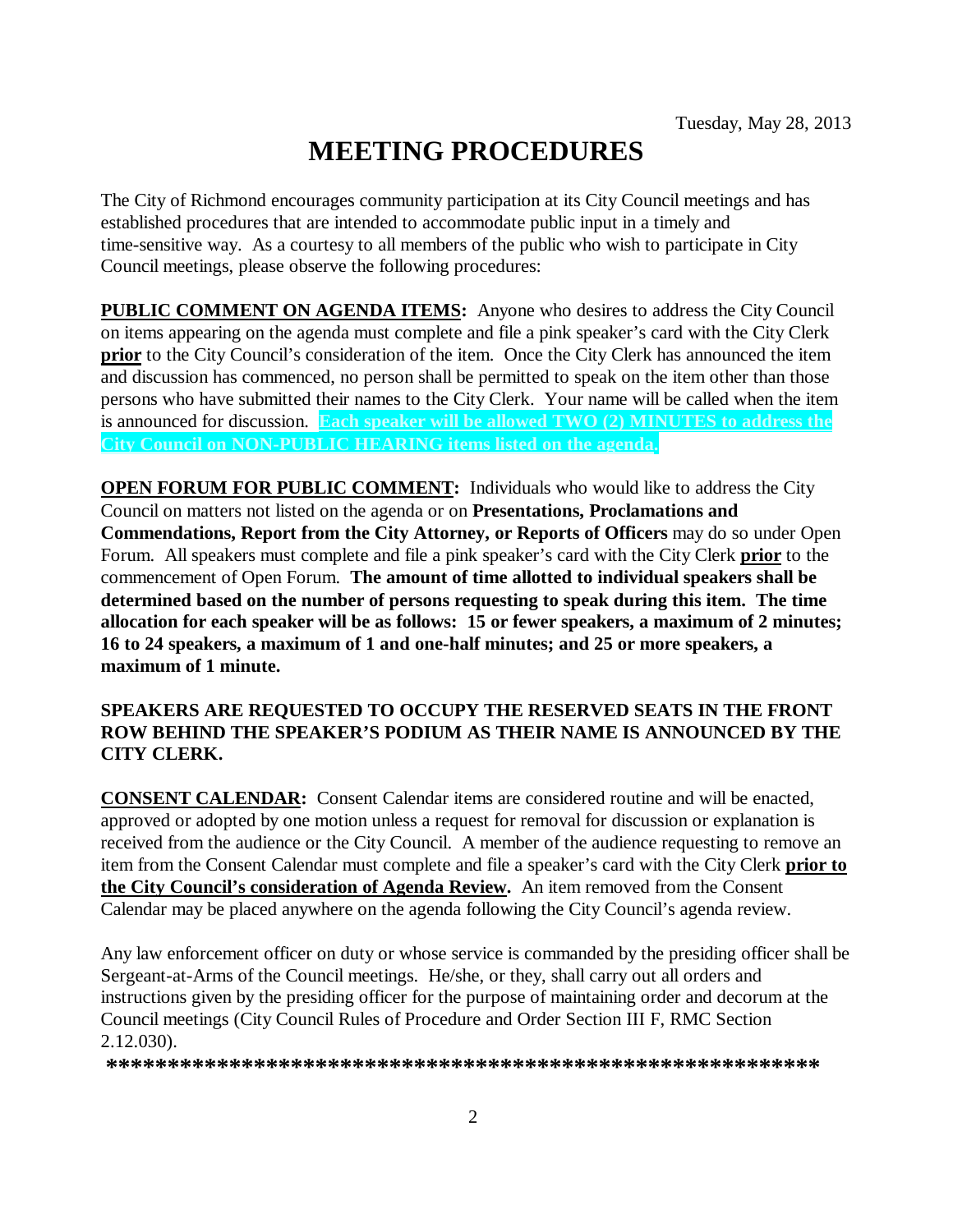Tuesday, May 28, 2013

## **SPECIAL MEETING OF THE RICHMOND HOUSING AUTHORITY**

6:25 p.m.

- **A. PLEDGE TO THE FLAG**
- **B. ROLL CALL**
- **C. STATEMENT OF CONFLICT OF INTEREST**
- **D. OPEN FORUM FOR PUBLIC COMMENT**
- **E. AGENDA REVIEW**
- **F. PUBLIC HEARING**
	- **F-1.** ADOPT a resolution approving submission of the United States Department of Housing and Urban Development required One Year and Five Year 2013 Agency Plan - Richmond Housing Authority (Tim Jones 621-1310).
- **G. ADJOURNMENT**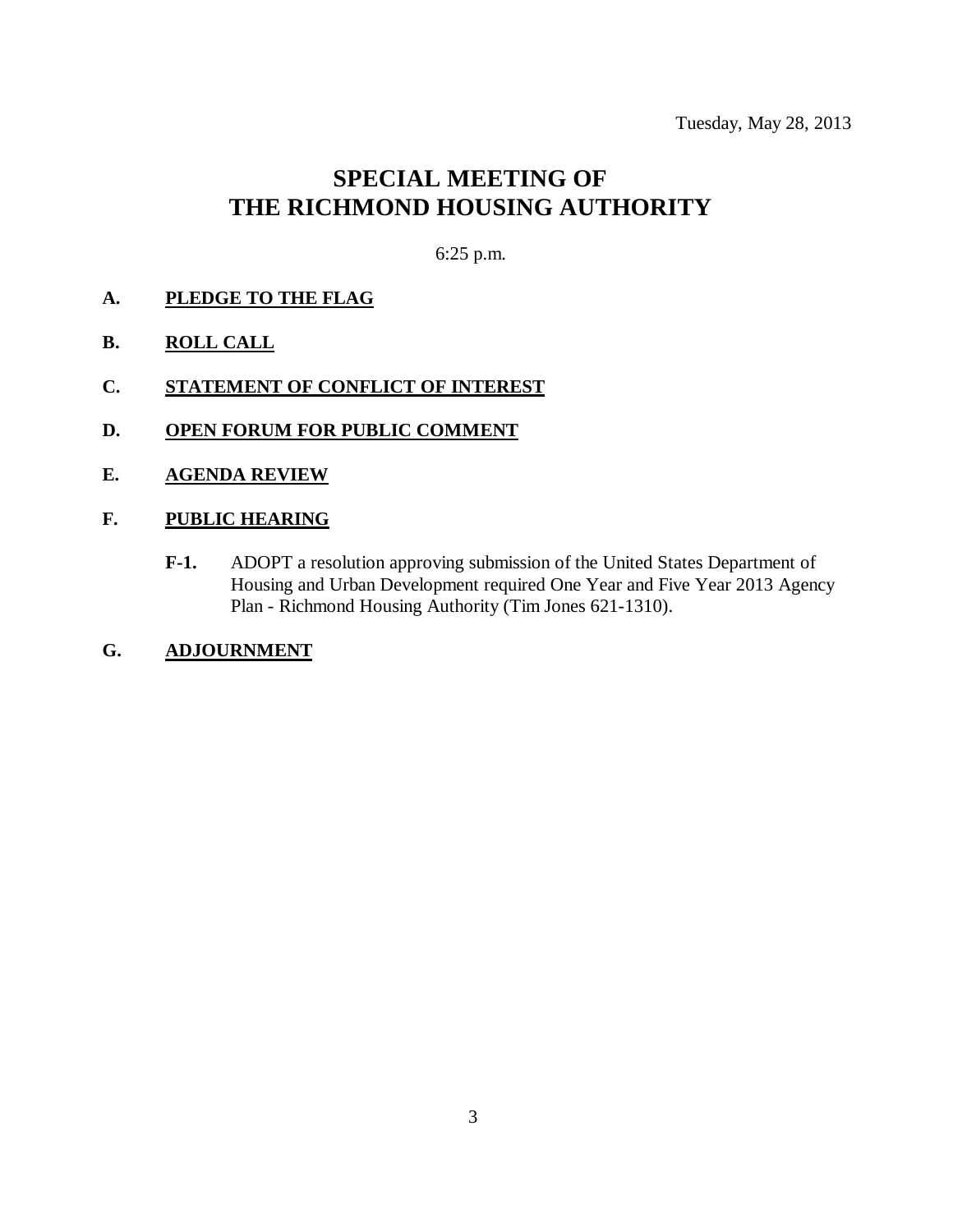### **SPECIAL MEETING OF THE RICHMOND CITY COUNCIL**

6:30 p.m.

#### **A. ROLL CALL**

#### **B. STATEMENT OF CONFLICT OF INTEREST**

#### **C. AGENDA REVIEW**

#### **D. OPEN FORUM FOR PUBLIC COMMENT**

#### **E. PRESENTATIONS, PROCLAMATIONS, AND COMMENDATIONS**

- **E-1.** RECEIVE a report and provide a proclamation acknowledging the Contra Costa College Single-Stop Program - Councilmember Beckles (620-6568) and Mayor McLaughlin (620-6503).
- **E-2.** PROCLAMATION recognizing Juneteenth and the 2013 Juneteenth Family Day Parade and Festival - Mayor McLaughlin (620-6503), Vice Mayor Booze' (620- 6593), and Councilmembers Bates (620-6743), Beckles (620-6568), Butt (236- 7435), Myrick (620-6861), and Rogers (857-5725).
- **E-3.** PROCLAMATION declaring June 1-7, 2013, as Cardiopulmonary Resuscitation (CPR) and Automated External Defibrillation (AED) Awareness Week in the City of Richmond - Mayor McLaughlin (620-6503) and Councilmember Myrick (620- 6861).
- **E-4.** RECOGNITION of the first place winners of the 2013 Junior Fire Chief Program - Mayor McLaughlin (620-6503).

#### **F. STUDY SESSION**

- **F-1.** RECEIVE a presentation from special counsel Cotchett, Pitre and McCarthy, LLP regarding the London Interbank Offering Rate (LIBOR) litigation - Finance Department/City Attorney's Office (James Goins 620-6740).
- **F-2.** RECEIVE an update from staff on the evaluation of solar LED street lights and street light LED projects and initiatives - City Manager's Office (Bill Lindsay 620- 6512).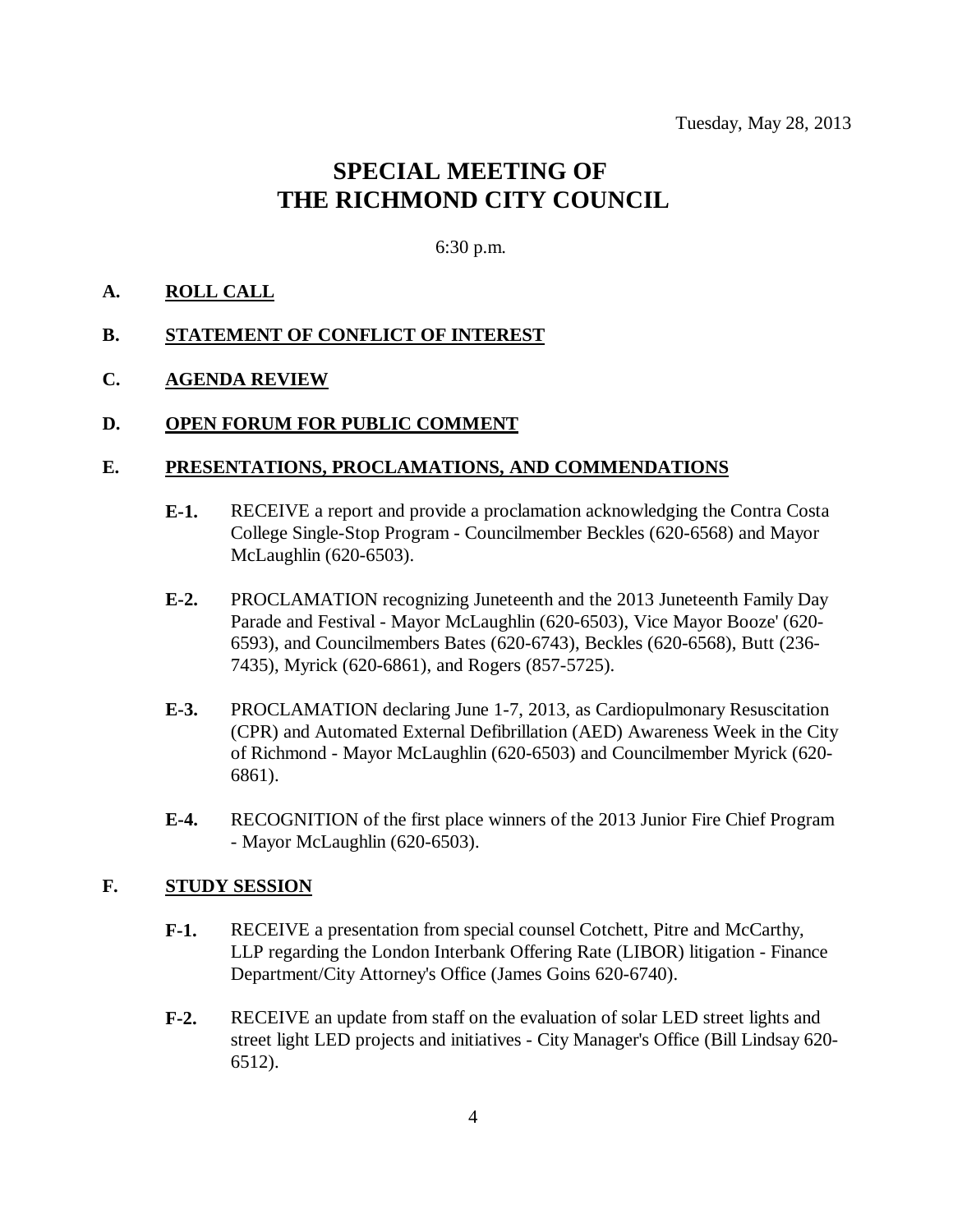**F-3.** RECEIVE a report from staff describing the basis, scope, cost, and schedule for the design and construction of a wet-weather-storage facility to eliminate wet weather related sanitary sewer overflows through engineered overflow structures - Engineering Services Department (Chad Davisson 620-5486).

#### **G. STUDY AND DIRECTION TO STAFF SESSION**

- **G-1.** CONSIDERATION and direction from City Council for enhanced resources for street maintenance and replacement - Councilmember Butt (236-7435) and Councilmember Rogers (867-5725). **This item was continued from the April 23, 2013, meeting.**
- **G-2.** DISCUSS and consider supporting a Kindergarten to College Savings Account Project in Richmond - Councilmember Butt (236-7435).
- **G-3.** DISCUSS and consider supporting community efforts to establish The Pride & Purpose Promise Scholarship Fund, and direct Employment & Training Department staff to identify partnerships and funding opportunities and develop a process to administer the fund once private funding is secured - Councilmembers Myrick (620-6861) and Rogers (857-5725). **This item was continued from the May 21, 2013, meeting.**
- **G-4.** STUDY and authorize funding for the completion of the Riggers Loft Project and the commencement of a Joint Venture Agreement with the Port of Zhoushan; AUTHORIZE the city attorney to review and finalize a Joint Venture MOU between the Ports of Richmond and Zhoushan; and APPROVE the port executive director's request for travel to China with a cost of approximately \$9,000 to continue the business development plan and 2012 marketing plan with the Port of Zhoushan and AWC, to continue to explore the potential for China auto manufacturing companies entering the U.S. market through the Port of Richmond's recently renovated facility, and to meet with the China Automobile industry - Port Department (Jim Matzorkis 215-4600).
- **G-5.** DISCUSSION and direction to the city manager to present a plan and a funding source to demolish the Petromark building - Councilmember Rogers (867-5725).
- **G-6.** RECEIVE a presentation and provide direction to staff regarding the coordination of a retreat for the Richmond City Council - Councilmember Bates (620-6743).